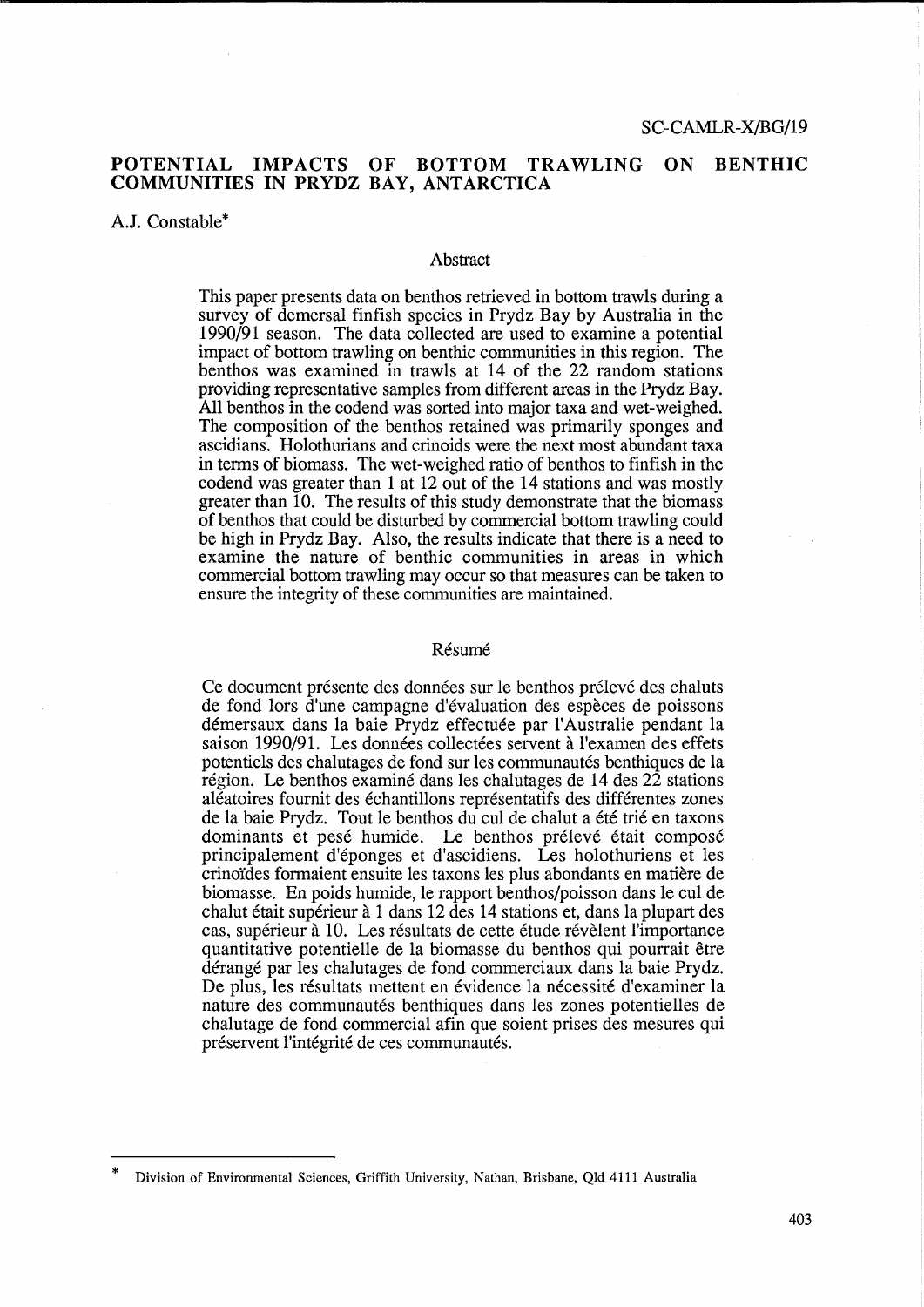### Резюме

В настоящей работе представлены данные по бентосу, удержанному тралении время при донном  $RO$ австралийской съемки демерсальных плавниковых рыб в заливе Прюдз в 1990/91 г. Собранные данные использовались в изучении потенциального воздействия донного траления на бентические сообщества в этом районе. Бентос был исследован в тралах на 14 из 22 произвольных станций, что обеспечило образцы с разных участков залива Прюдз. Все бентические виды в кутке были рассортированы на основные таксономические категории и взвешенные. В составе удержанных бентических видов в основном находились губки и оболочники. Голотурии и морские лилии были следующими из самых многочисленных таксономических категорий в отношении биомассы. Соотношение взвешенного бентоса к плавниковым рыбам в кутке было больше 1 на 12 из 14 станций, и в основном было больше 10. Результаты этого исследования показывают, что биомасса бентоса, который может быть выведен из состояния покоя коммерческими донными тралениями. может быть высокой в заливе Прюдз. Результаты также указывают на то, что необходимо исследовать природу бентических сообществ в районах, в которых может осуществляться коммерческое донное траление, в целях принятия мер по обеспечению сохранения целостности этих сообществ.

#### Resumen

Este trabajo presenta la información sobre el bentos recogida durante una prospección de peces demersales realizada por Australia en la temporada 1990/91 en la bahía de Prydz, en la que se utilizaron arrastres de fondo. Los datos recogidos servirán para estudiar los posibles efectos de los arrastres de fondo en las especies bénticas de la zona. Se estudió el bentos en los arrastres realizados en 14 de las 22 estaciones aleatorias, los cuales proporcionaron muestras representativas de diferentes zonas de la bahía de Prydz. El bentos retenido en el copo se clasificó en los grupos taxonómicos principales y se determinó su peso húmedo, que en su mayoría estaba compuesto por esponjas y ascidios. En cuanto a la biomasa, los grupos taxonómicos más abundantes lo constituyeron los holotúridos y los crinoideos. La razón en peso humedo entre bentos y peces en el copo fue superior a 1 en 12 de las 14 estaciones realizadas, siendo en su mayoría superior a 10. Los resultados de este estudio demuestran que una parte importante de la biomasa del bentos podría sufrir daños a resultas de la pesca comercial de arrastre de fondo de la bahía de Prydz. Asimismo, los resultados indican que es necesario estudiar la naturaleza de las comunidades bénticas en las zonas de pesca comercial con arrastres de fondo, para poder tomar medidas que salvaguarden su integridad.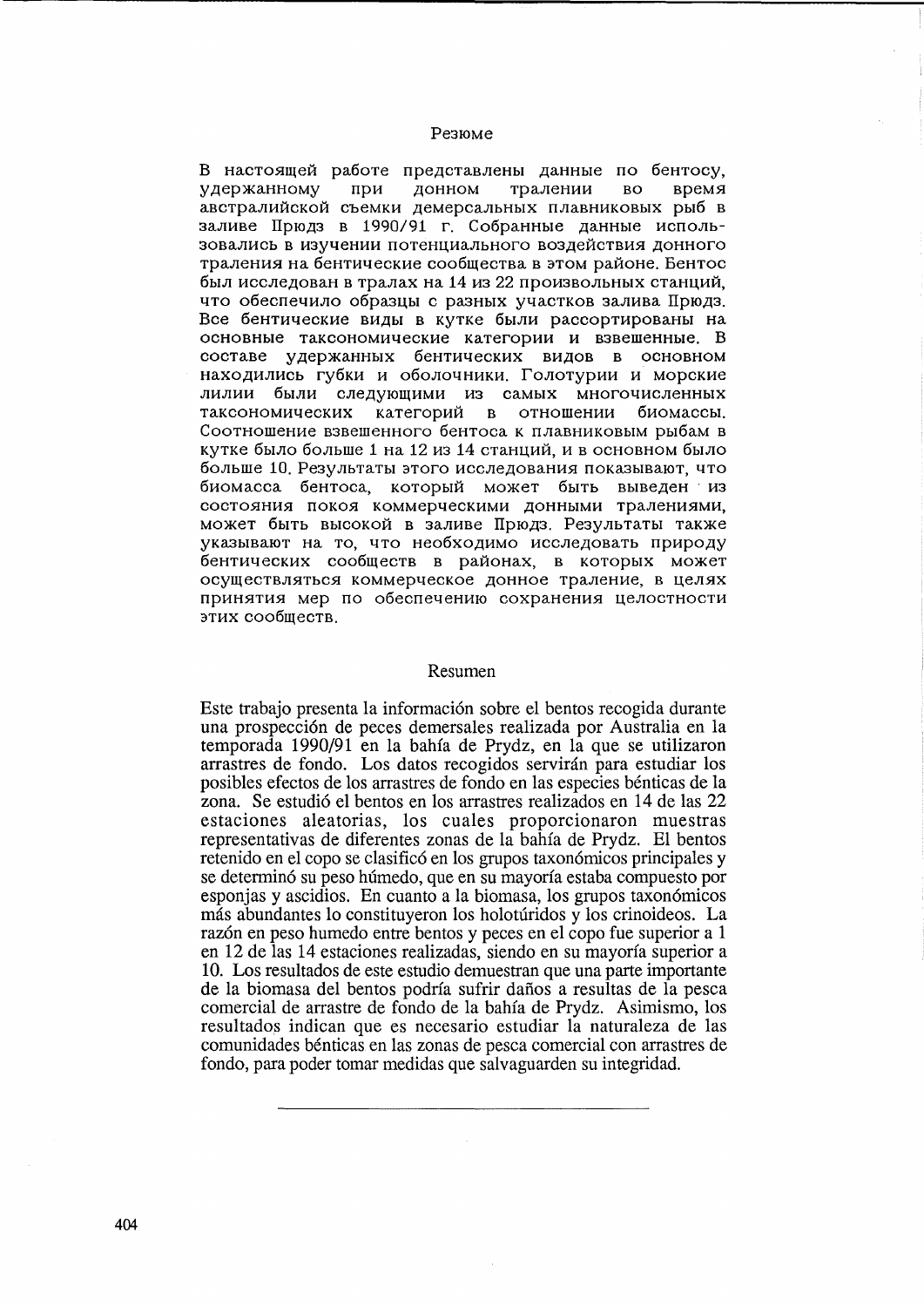### 1. INTRODUCTION

In the last 10 years, a number of studies have highlighted the impacts of bottom trawling on benthic communities in heavily fished areas (e.g., De Groot, 1984; Hutchings 1990). On the basis of published data on benthos in the Antarctic, Kock (1990) examined the differences in the characteristics of benthos between commercially fished and unfished areas in the South Atlantic and suggested that bottom trawling in the past 20 years has had a considerable effect on the community structure in the fished areas. He proposed that bottom trawling in this region may have had similar effects on benthic communities as those found in the North Sea and elsewhere.

This paper presents data on benthos retrieved in bottom trawls during a survey of demersal finfish species in Prydz Bay by Australia in the 1990/91 season. The results are used to examine the potential impacts of bottom trawling on benthic communities in this region.

### 2. METHODS

The survey of demersal finfish in Prydz Bay was conducted at 22 random stations in the bay using a bottom trawl. The headline length was 35 m. Mesh size was 15 cm in the front panels and 5 cm in the codend liner. Ground rope was equipped with a 40 cm diameter bobbin gear. The mouth opening was, on average, 12 to 13 m wide with a headline height of 4 to 5 m. Nets were towed for a standard haul duration on the bottom of 30 minutes at 3 knots. The sweeps (25 mm diameter combination rope) were 25 m long. The length of the bottom bridle was 10 m. Disturbance of the benthos was caused by the bobbin gear, bridle and sweeps. Disturbance also resulted from the dragging of the steel 'V' doors  $(2 \times 1, 3 \text{ m})$  along the bottom.

The benthos was examined in the trawls at 14 of the 22 stations (see Table 1, Figure 1) providing representative samples from the different regions in Prydz Bay. All benthos in the codend was sorted into major taxa and wet-weighed. Benthos entangled in the wings of the net was not retrieved.

## 3. RESULTS

The wet biomass of the major taxa at each station are illustrated in Figure 1.

Catches of fish only exceeded 50 kg at two stations near the shelf break (stations G and H). The remaining catches of fish were mostly less than 20 kg. Catches in the centre of the bay (stations L, M and N) were very low with little benthos in the net.

Of the benthos, sponges were usually the most abundant taxon in the codend. At four stations, the biomass of sponges exceeded 100 kg with the maximum being 202 kg at station B. Occasionally, ascidians formed a considerable portion of the biomass (stations A, B and H). Echinoderms were the most prominent taxon of the remaining benthos, of which holothurians were the most abundant (Table 2).

The wet-weight ratio of benthos to finfish in the codend was greater than 1 at 12 out of the 14 stations and mostly was greater than 10 (Table 3).

## 4. DISCUSSION

Nets used in bottom trawls for finfish are designed to minimise the catch of benthos. Nonetheless, bottom trawling in Prydz Bay in February 1991 showed that on most occasions the biomass of benthos in the codend after a 30 minute trawl was greater than the biomass of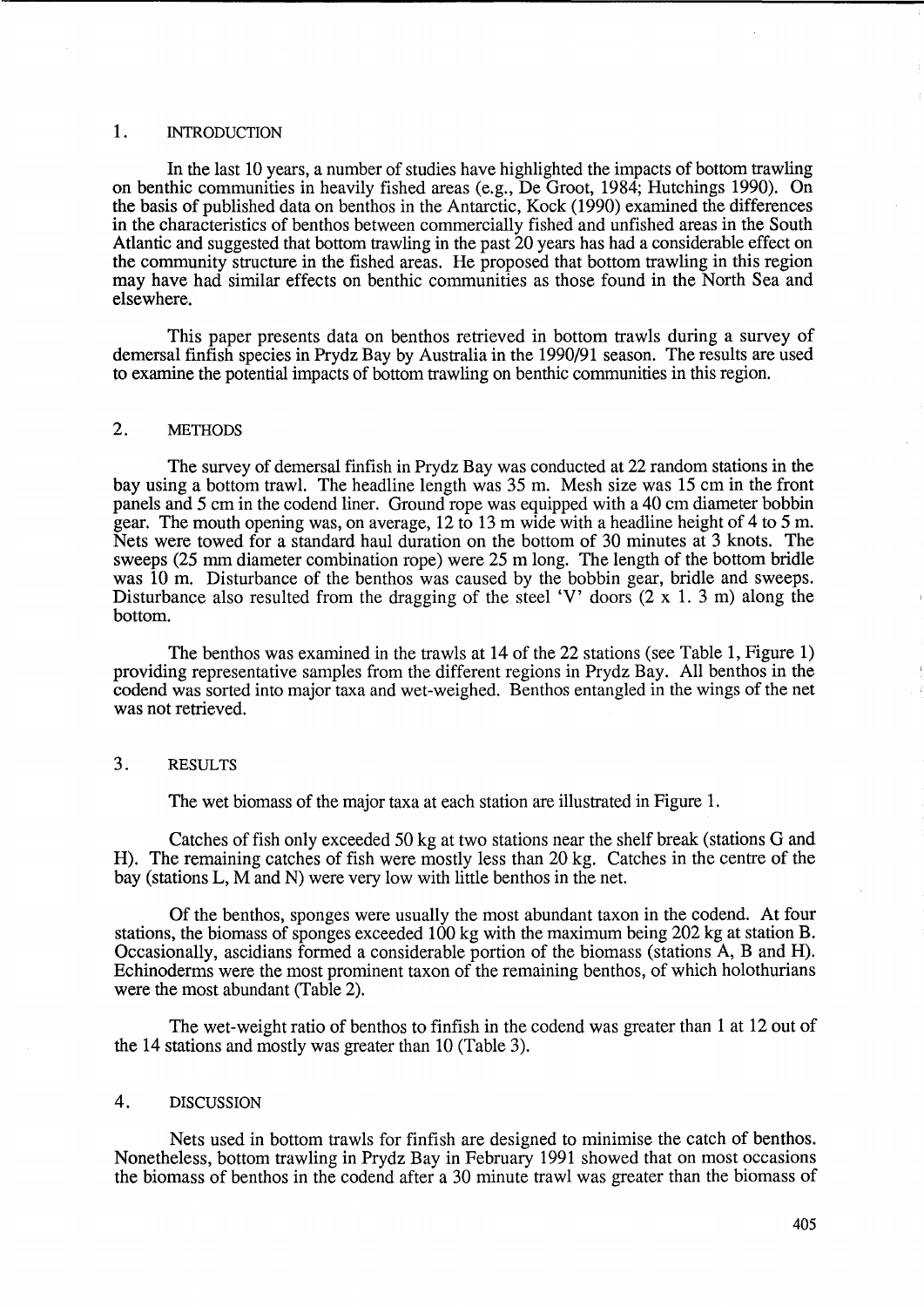finfish caught and often greater than 10 times the biomass of fish. The composition of the benthos retained in the codend was primarily sponges and ascidians. Holuthurians and crinoids were the next most abundant taxa in terms of biomass.

The magnitude of the disturbance and displacement of species through bottom trawling is underestimated in these analyses as a considerable biomass of crinoids and other species were entangled in the wings of the net. Also, the total number and biomass of species that will have been disturbed by the action of the doors and the other bottom gear but not caught in the net could not be detected with this method. Thus, the ratios presented in Table 3 are likely to be underestimates of the mass of benthos disturbed per unit mass of finfish caught.

Kock (1990) has highlighted the need to examine the potential impacts of bottom trawling on benthic communities in the Antarctic. The results of this study demonstrate that the biomass of benthos that could be disturbed by commercial bottom trawling could be high in Prydz Bay. Also, the results indicate that there is a need to examine the nature of benthic communities in areas in which commercial bottom trawling may occur so that measures can be taken to ensure the integrity of these communities are maintained. Given the low resilience, low reproductive rates and the comparatively sessile nature of many Antarctic benthic species (Clarke, 1979 and 1983), a suitable approach to the conservation of these communities would be to have areas within trawling grounds set aside to aid the re-establishment of disturbed species in trawled areas.

#### **ACKNOWLEDGEMENTS**

Many thanks to Mr Rex Moncur (Director, Australian Antarctic Division), the crew of the *Aurora Australis* and staff of the Australian Antarctic Division who made this work possible. Thanks to Drs W.K. de la Mare and Messrs R. Williams and P. Heyward for their comments on the manuscript.

### **REFERENCES**

- CLARKE, A. 1979. On living in cold water: K-strategies in Antarctic benthos. *Mar. Bioi.*  55: 111-119.
- CLARKE, A. 1983. Life in cold water: the physiological ecology of polar marine ectotherms. *Oceanogr. Mar. Bioi. Ann. Rev.* 21: 341-453.
- DE GROOT, SJ. 1984. The impact of bottom trawling on the benthos fauna of the North Sea. *Ocean Management* 9: 177-190.
- HUTCHINGS, P. 1990. Review of the effects of trawling on macrobenthic epifaunal communities. *Aust.* J. *Mar. Freshwater Res.* 41: 120.
- KOCK, K-H. 1990. The effect of bottom trawling on benthic assemblages. Document SC-CAMLR-IX/BG/15. mimeo.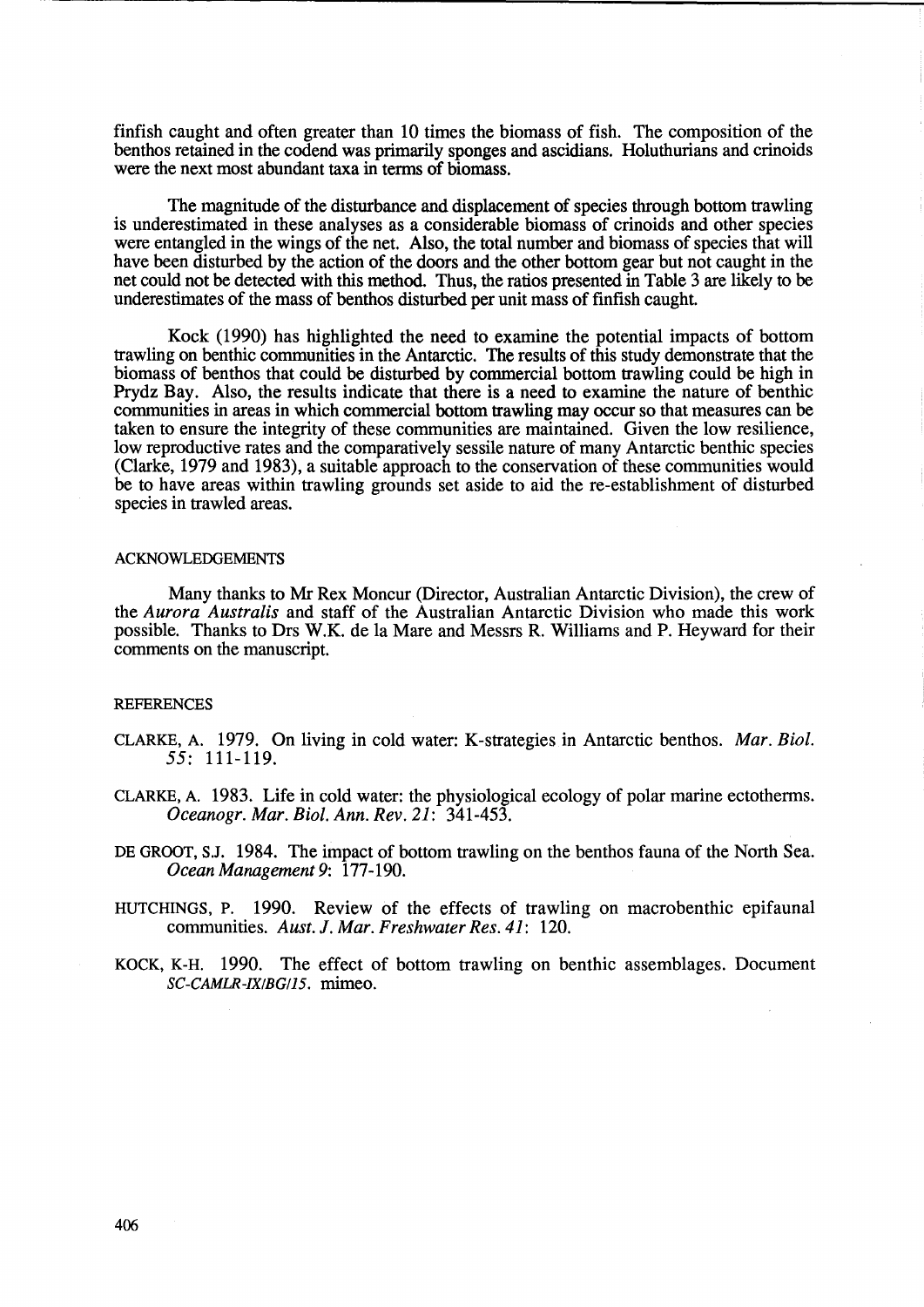| Table 1: Co-ordinates of stations for bottom trawls in Prydz Bay, February 1991. Symbols |
|------------------------------------------------------------------------------------------|
| for stations are the same as those used in Figure 1.                                     |

| <b>Station</b> | Latitude (S)        | Longitude $(E)$            |
|----------------|---------------------|----------------------------|
| A              | $67^{\circ}$ 26.54' | $70^{\circ} 20.24'$        |
| B              | $67^{\circ}$ 27.35' | 68° 50.34'                 |
| C              | $67^{\circ} 16.35'$ | 68° 57.68'                 |
| D              | $67^{\circ} 16.66'$ | 70° 05.05'                 |
| Е              | $67^{\circ}$ 02.37' | $70^{\circ} 18.83'$        |
| $\mathbf F$    | $66^{\circ} 53.36'$ | $70^{\circ}$ 40.54'        |
| G              | $66^{\circ} 59.98'$ | $74^{\circ} 18.71'$        |
| H              | $66^{\circ} 59.68'$ | $75^{\circ} 06.11'$        |
| I              | 66° 59.47'          | $76^{\circ} 26.65^{\circ}$ |
| J              | $67^{\circ}$ 20.64' | $77^{\circ}$ 14.33'        |
| K              | $67^{\circ}$ 34.17' | $77^{\circ}$ 32.92'        |
| L              | $68^{\circ}$ 03.77' | $73^{\circ}$ 09.33'        |
| M              | 68° 27.91'          | $75^{\circ} 26.60'$        |
| N              | $68^{\circ}31.73'$  | $73^{\circ} 13.00'$        |

Table 2: Mean biomass of echinoderms retrieved in bottom trawls in Prydz Bay in February 1991 (n = 14).

| Echinoderm    | Mean    | Standard  |
|---------------|---------|-----------|
| Class         | (g)     | Deviation |
| Echinoidea    | 311     | 736       |
| Asteroidea    | 1809    | 2511      |
| Crinoidea     | 1 506   | 4615      |
| Ophiuroidea   | 74      | 95        |
| Holothuroidea | 4 0 4 1 | 6482      |

Table 3: Frequency of trawls within each group of ratios of benthos to finfish (by mass) retrieved in bottom trawls in Prydz Bay in February 1991 ( $n = 14$ ).

| Ratio of<br>Benthos/Finfish   | Number of<br>Trawls |
|-------------------------------|---------------------|
| $0 - 1.0$                     |                     |
| $1.1 - 10.0$<br>$10.1 - 50.0$ |                     |
| > 50.0                        |                     |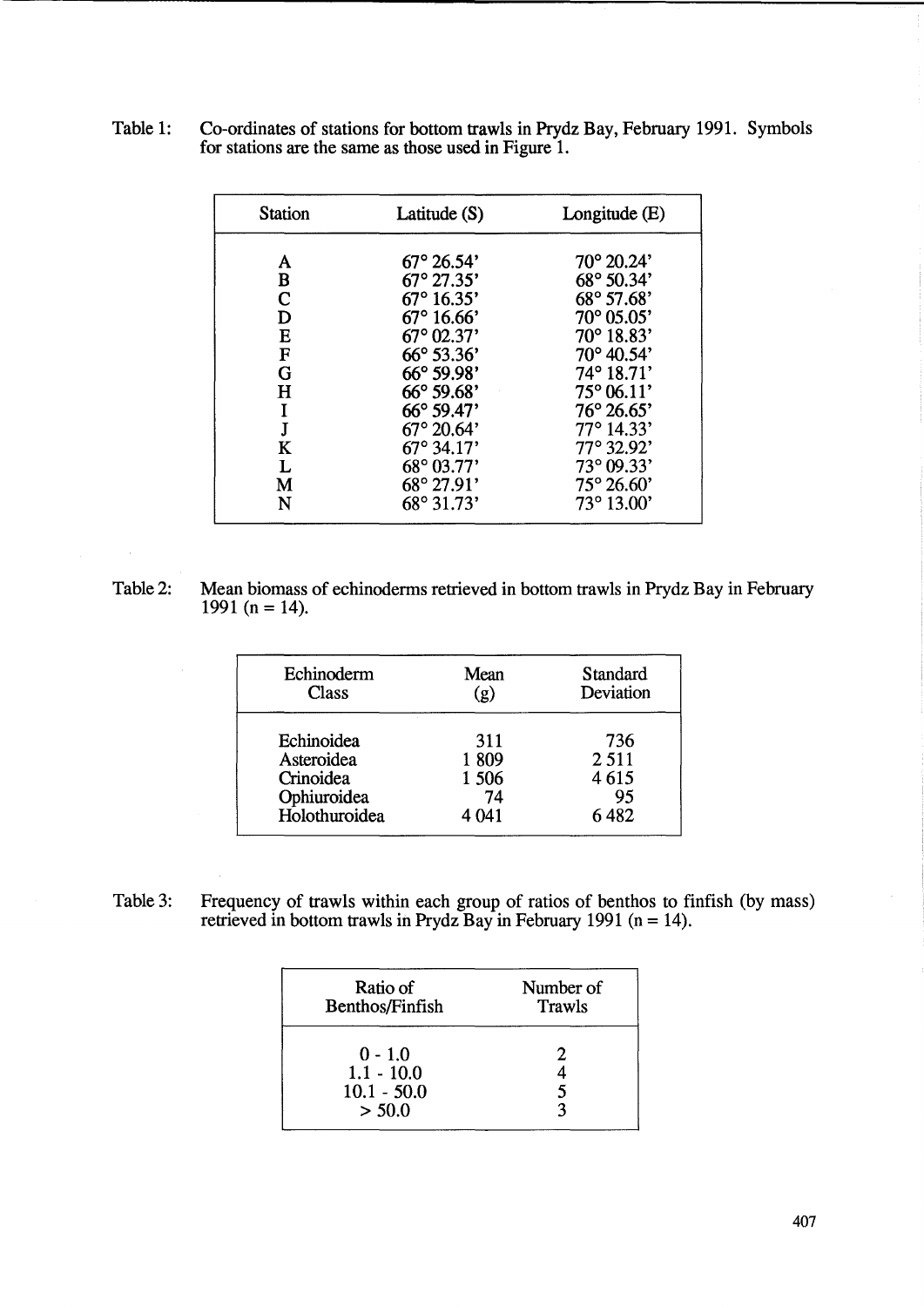

Biomass of major fauna taxa retrieved in bottom trawls in Prydz Bay, February 1991. Each graph shows the catch from stations marked with corresponding letters. Station coordinates are in Table 1. Legend for bars on each g Figure 1:

 $408$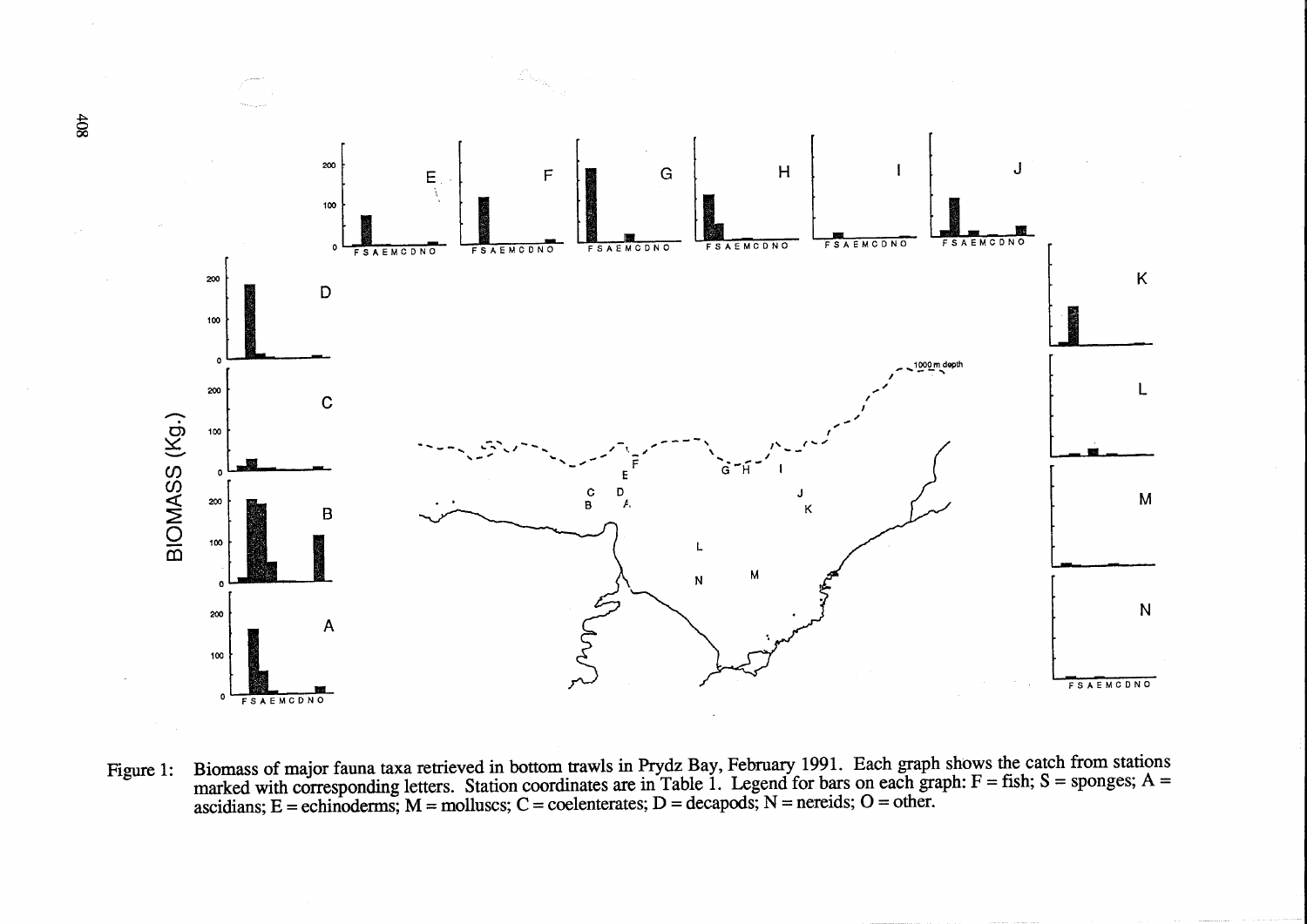### Liste des tableaux

Tableau 1: Coordonnees des stations de chalutage de fond dans la baie Prydz en fevrier 1991.

Les symboles des stations utilisés sont ceux de la figure 1.

- Tableau 2: Biomasse moyenne de la faune d'échinodermes récupérée dans le cul des chaluts de fond de la baie Prydz en fevrier 1991 (n=14).
- Tableau 3: Frequence des chalutages par groupe de rapport benthos/poissons (en masse) dans le cuI des chaluts de fond de la baie Prydz en fevrier 1991 (n=14).

## Liste des figures

Figure 1: Biomasse des principaux taxons de la faune récupérée dans les chalutages de fond de la baie Prydz en fevrier 1991. Les graphiques montrent la capture des stations indiquées par les lettres correspondantes. Voir les coordonnées des stations au tableau  $\overline{1}$ . Légende des barres de chaque graphique :  $F =$  poissons; S  $=$  éponges; A = ascidiens; E = échinodermes; M = mollusques; C = coelentérés;  $D =$  décapodes;  $N =$  néréides;  $O =$  autres.

### Список таблиц

- Таблица 1: Координаты станций, выполненных донными тралами в заливе Прюдз, февраль 1991 г. Обозначения станций те же, что и на Рисунке 1.
- Таблица 2: Средняя биомасса иглокожих, удержанных в кутке бентических тралов в заливе Прюдз в феврале 1991 г. (n = 14)
- Таблица 3: Частота тралений в каждой группе соотношений бентоса к плавниковым рыбам (по массе) в кутке бентических тралов в заливе Прюдз в феврале 1991 г. (n = 14)

#### Список рисунков

Рисунок 1: Биомасса основных таксономических категорий фауны, удержанной при донном тралении в заливе Прюдз, февраль 1991 г. B каждой графе указан вылов на станциях, обозначенных соответствующей буквой. Координаты станций указаны в Таблице 1. Условные обозначения столбцов каждой графы:  $F =$ рыбы; S =  $\Gamma$ Vбки;  $A = 0$ болочники; Е = иглокожие; М = моллюски; С = кишечнополостные;  $D = \text{qecATuHOTWE}$  раки; N = многощетинковые черви;  $0 = \pi$ рочие.

## Lista de las tablas

- Tabla 1: Coordenadas de las estaciones llevadas a cabo en febrero de 1991 en la bahfa de Prydz en las que se utilizaron arrastres de fondo. Los sfmbolos de las estaciones son los mismos empleados en la Figura 1.
- Tabla 2: Biomasa media de la fauna equinoderma atrapada en el copo de los arrastres benticos, bahfa de Prydz, febrero 1991 (n=14).